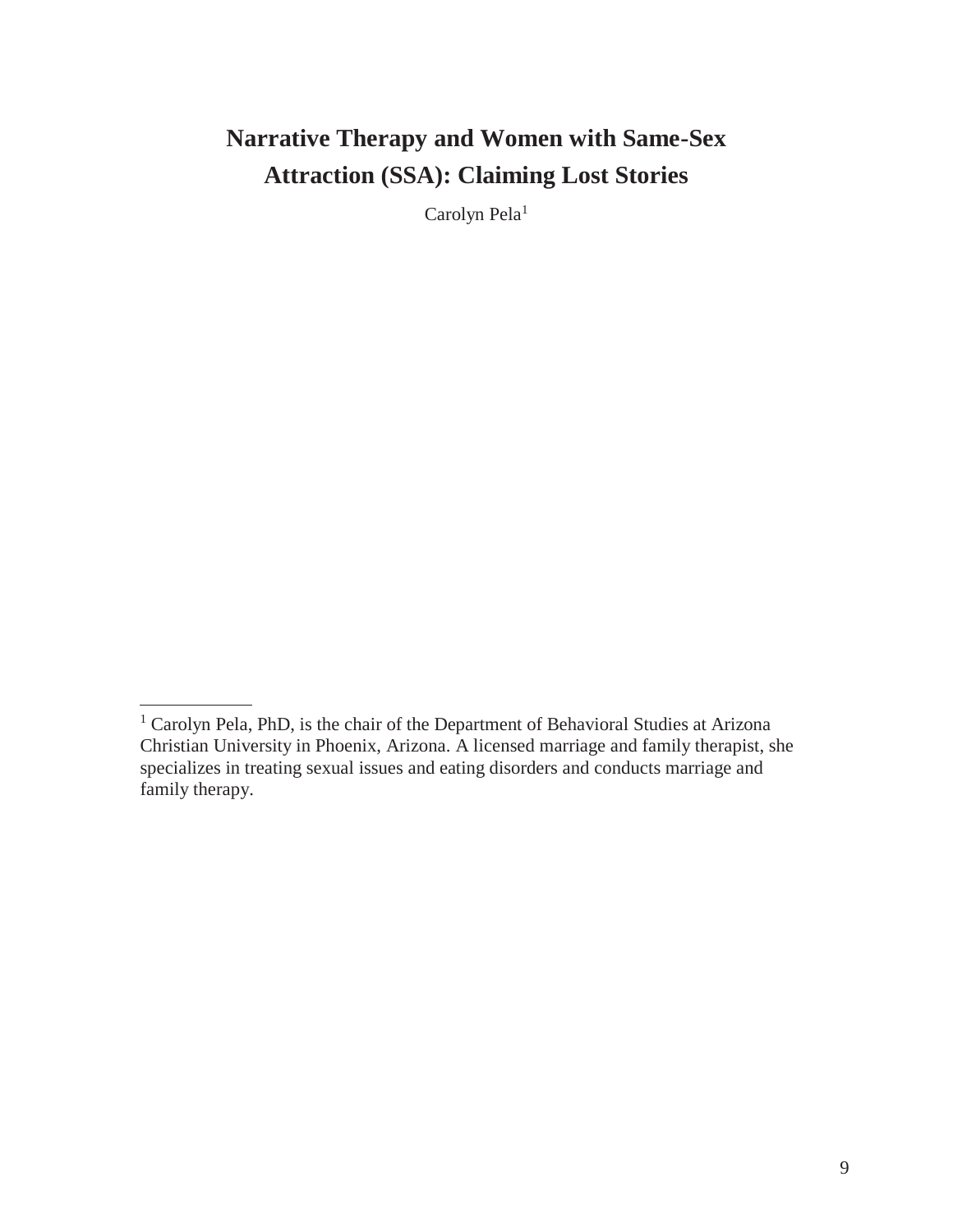# **Abstract**

A metaphor of the construction of a Roman arch has been used to describe the process of narrative therapy. This metaphor is applied to the process of conducting narrative therapy with women presenting with same-sex attraction (SSA). The dominant cultural narrative about SSA is that it is part of the client's identity and is intransient. The foundational philosophy of narrative therapy is suspicious of any claim of permanence. Narrative therapy for SSA helps individuals deconstruct stories that have limited options about sexuality and then facilitates construction of stories that support selfdetermination. This report offers an alternative to the purely biological, developmental, and psychodynamic approaches to interacting with same-sex attraction.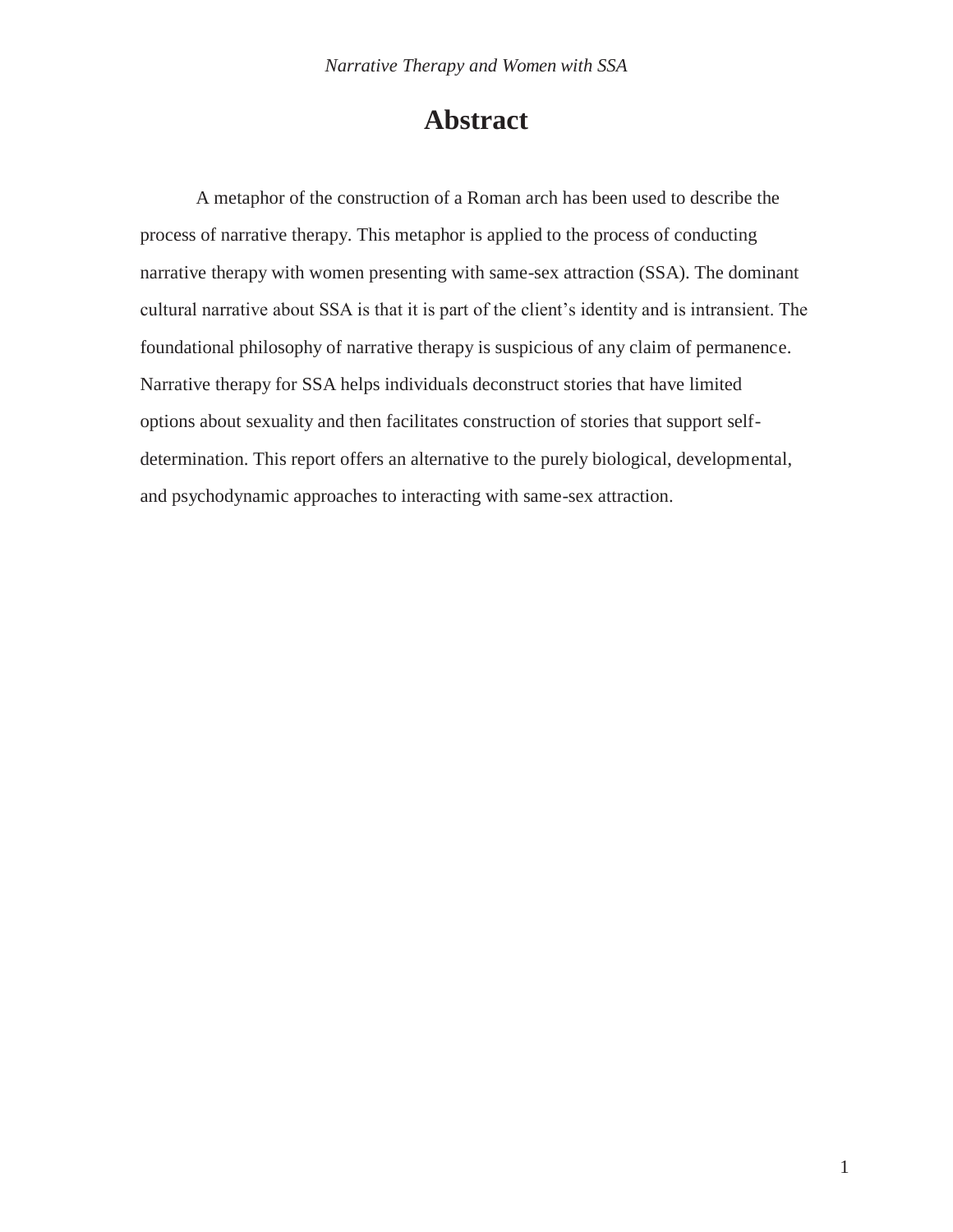#### **Narrative Therapy and Women with SSA: Claiming Lost Stories**

Marriage and family therapist Bill O'Hanlon (1994) has used the metaphor of the careful construction of a Roman arch to explain the process of narrative therapy. The classical Roman arch is built with wedge-shaped stones that are held together with the pressure of gravity (Lusted, 2009). The builders carefully and patiently shape each stone to fit with the adjoining stones. When the final stone, the keystone, is put in place, the arch becomes a solid structure—but until the keystone is positioned, the arch needs external support (Lusted, 2009). It may be helpful to imagine the builders laying the stones one at a time, first on the right, then on the left, continuing to alternate sides. Finally, the builders solidify the new construction with the keystone at the center top of the arch. While the stones of the arch are representative of the steps of narrative therapy, the supporting structure is the metaphor for the therapist and other collaborators who are involved in the reconstruction of the client's narrative.

# **Laying the Foundation**

A solid arch needs a solid foundation; in this case, a solid foundation is built with a clear understanding of the philosophy of narrative therapy. The founders of narrative therapy, Michael White and David Epston (Nichols, 2010; O'Hanlon, 1994), approached their work with individuals and families influenced by Bateson's communications theory and Michel Foucault's views on the power of words (White & Epston, 1990). In brief, narrative therapy is concerned with identifying troublesome stories, deconstructing these stories, and constructing (or reclaiming lost) helpful stories. Yarhouse (2008) has written a comprehensive yet accessible review of Foucault's influence on the development of narrative therapy. In summary, Foucault, White, and Epston claim that individuals' realities are constructed within society and through the use of language (White & Epston, 1990). This cocreation of reality is synergistic as we rehearse, elaborate, and together create the discourse.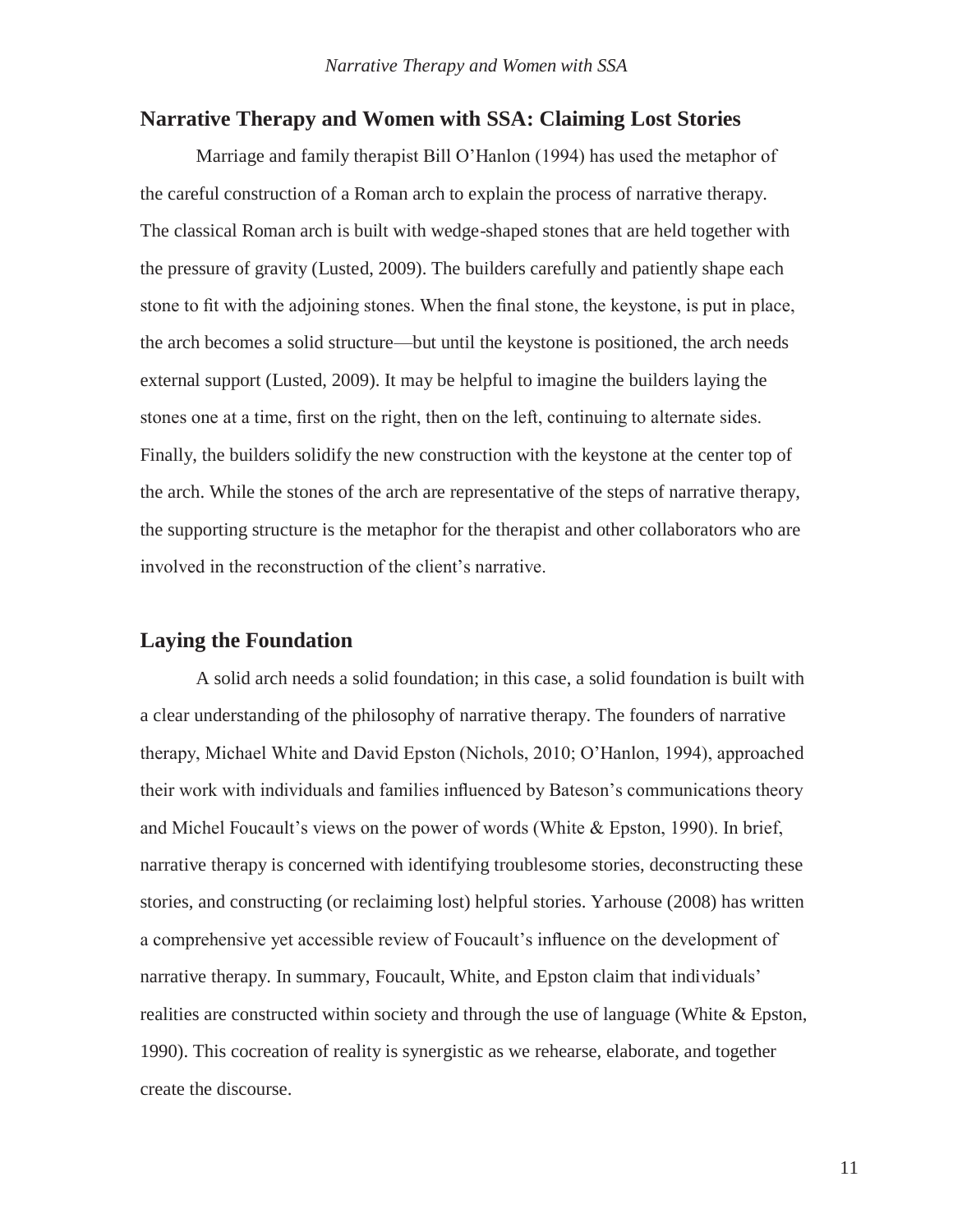"Life is about telling and retelling" (M. White, personal communication, October 11, 1996), and because of our tendency to rehearse these stories and to see only what we already believe to be reality, our personal discourses become fixed, shaping our identity. An example is the current Western cultural story about homosexuality as a fixed component of an individual's identity. The dominant narrative continues with the supposition that dissatisfaction with the influence of homosexuality on oneself is actually internalized homophobia. When these dominant discourses are clearly troubling to the individual, the narrative therapist's task is to collaboratively deconstruct the story and build (or discover, reclaim, etc.) a more helpful story.

Underlying this task is the narrative supposition that the problem—not the client—is the problem. This view necessarily impacts the language used in the deconstruction of the old story and ultimately creates freedom from the dominant discourse that the problem is within the individual. This brings into play the core technique of externalization of the problem. Externalizing language begins with the first interview as the therapist asks the client about the problem using language that places the problem outside of the client. Typically, the story that the client brings to therapy is the dominant cultural story that contends that the problem is who she is—whereas the narrative therapist insists, through the consistent use of externalizing language, that the identity of the client is separate from the problem.

Narrative theory is philosophically opposed to practicing psychotherapy from the dominant tradition, which privileges the therapist with knowledge about the client that the client herself is not privy to (White & Epston, 1990). A power differential between the counselor and therapist was troubling to Michael White (M. White, personal communication, October 11, 1996), and the limitations that come with these fixed narratives are problematic in the quest to discover a more helpful story. For example, the dominant paradigm concerning women with same-sex attraction (SSA) may be that they tend to *be* "borderline" or *have* "poor ego functioning." Since therapy is a collaborative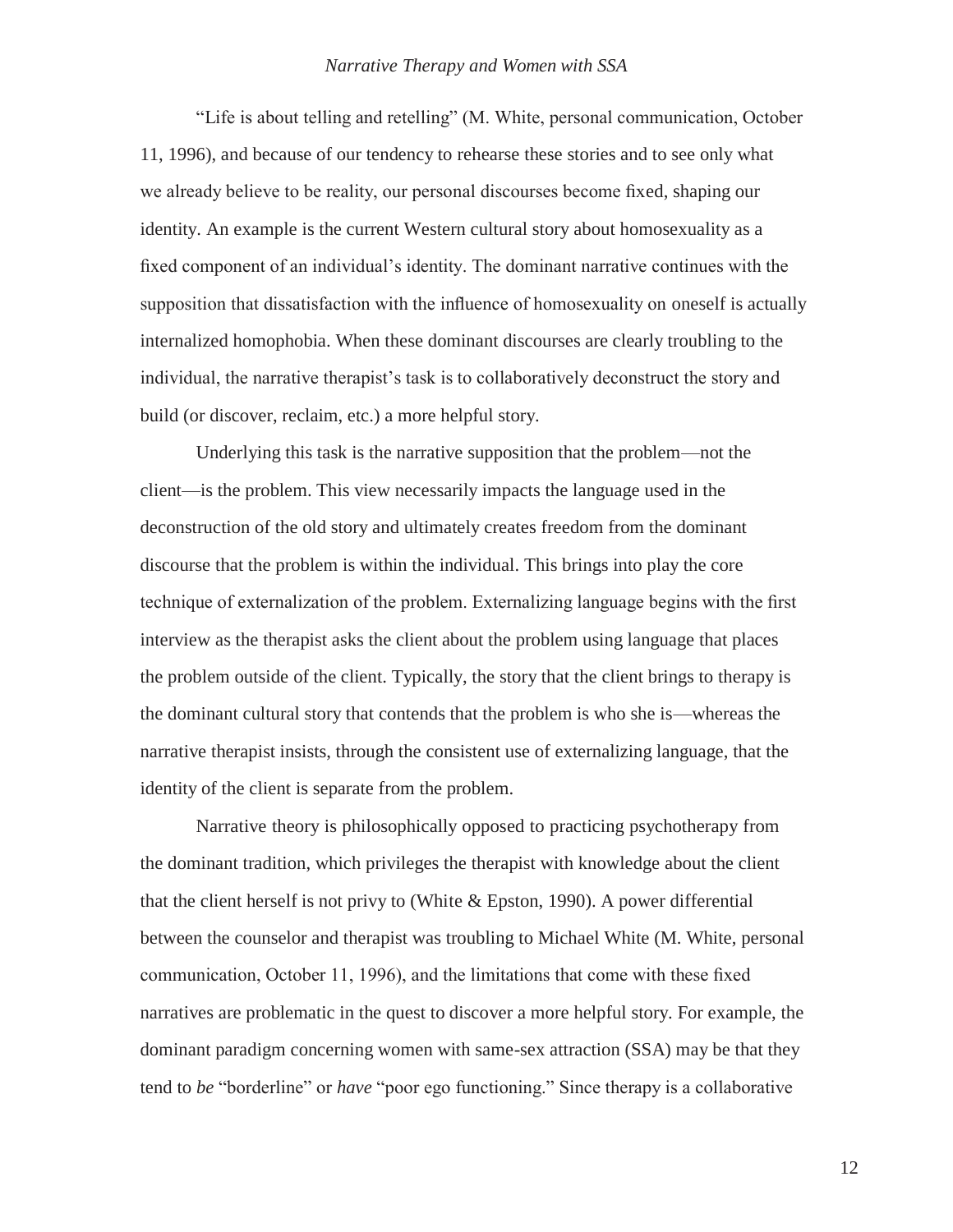process between the client and the therapist in which stories are cocreated, the concern of the narrative philosophy is that these stories about the woman, owned by the therapist, will permeate the conversation and quite possibly lead to the continued power of SSA over the woman. Challenging the dominant psychotherapeutic approaches, narrative therapy seeks to privilege the client's understanding of the development and meaning of the problem in order to locate the stories that have been lost under the dominant cultural narratives (including the stories from the mainstream mental health culture) and the client's unhelpful, personal narratives.

With this foundational understanding of reality, the narrative approach to SSA will inherently question the current cultural discourse about same-sex attraction (along with related stories about homosexuality, sexual orientation, and gender identity), and will defer to the meaning the client has developed. Toward that end, the therapist will want to ask questions that reveal the client's perceptions. For example, is she bothered, distressed, limited, coerced, or oppressed by the SSA discourse? What is her understanding of the discourse? What does SSA say that she can and cannot do or be? Is she satisfied with these limits or are they distressing? As discussed earlier, one does not need to look far to find the dominant cultural discourse of SSA; this narrative views SSA as permanent and intransient. Conversely, the viewing of problems from a narrative perspective automatically brings those problems claiming intransience under suspicion ("stability is an illusion"—M. White, personal communication, October 11, 1996). A natural response to SSA from a narrative perspective is to doubt the claim that women should accept and embrace unwanted SSA as an identity.

Alice Morgan (2006) has published a comprehensive, user-friendly review of narrative therapy. For those interested in pursuing a clearer understanding and possibly desiring to incorporate narrative theory into their work, Morgan's *What Is Narrative Therapy?* is highly recommended.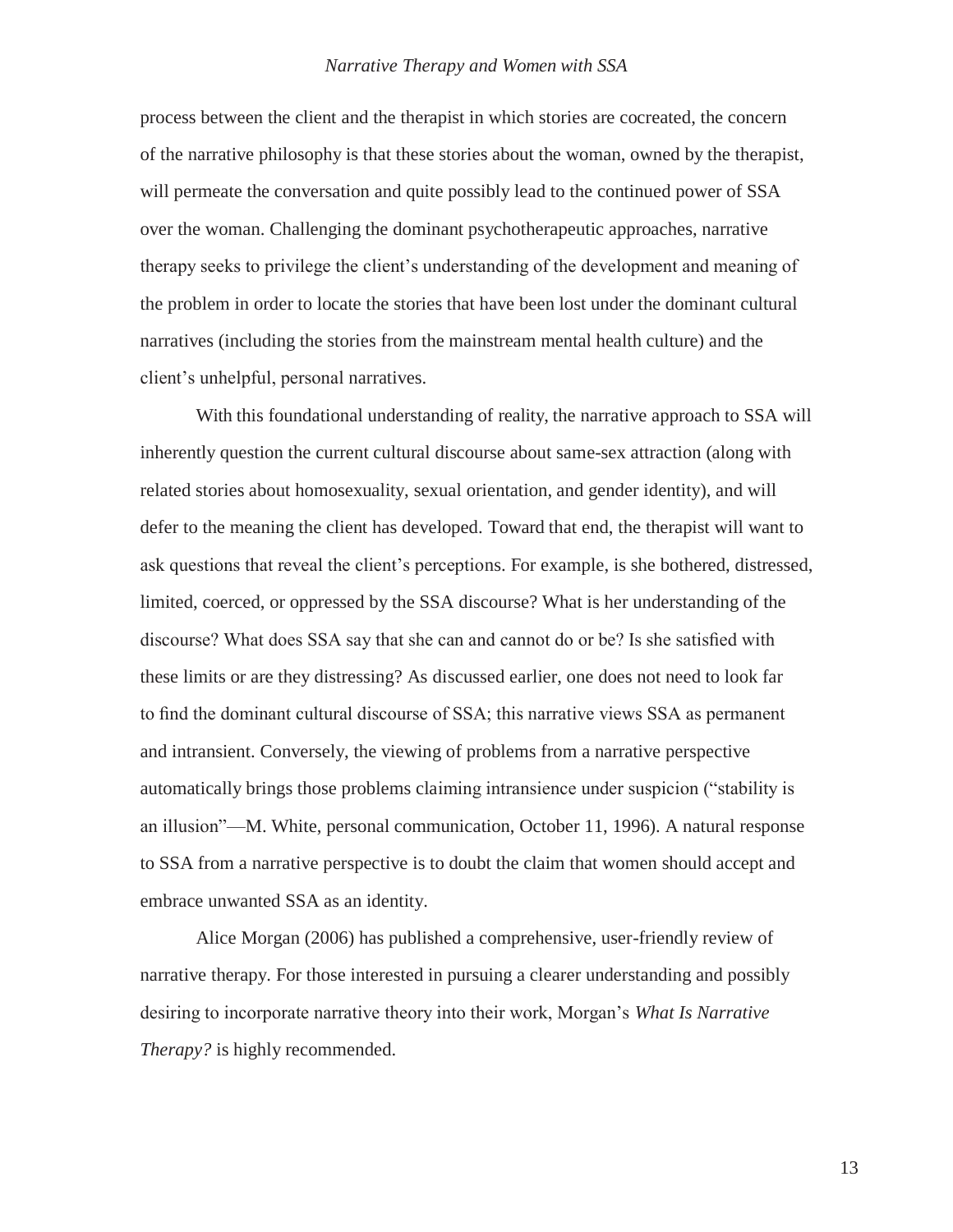# **Building the Arch**

# **Stone #1: Identifying the Problem**

Beginning with laying this first stone—identification of the problem—it is important to start privileging the client's account of her relationship to the problem and her agenda for therapy. This therapeutic predisposition will influence the language the therapist chooses and will set the stage for laying the subsequent stones.

The process of problem-labeling often results in the emergence of subtexts that become the agreed-upon label for the problem. For a woman initially presenting with a global problem of SSA, these subtexts may involve the impact of sexual abuse, the emptiness that she may feel, or a troubling relationship with her father. She may have concluded that men are unsafe or that she cannot have "normal" relationships with them. She may believe that she cannot have nonsexual relationships with women. Through the conversation around the presenting problem of SSA, the collaborators (therapist and client) may finally label the initial problem as one or more of these subtexts.

Whether the collaboration results in the global problem-label of SSA or a subtext of the SSA narrative (mother-hunger, fear of femininity, wounds from father, etc.), it is important to make this label clear before moving on. If the label does not resonate with the client or if she is using a label that the therapist does not yet understand, the therapist and client cannot set an agenda. A mutual understanding of the label is also a confirmation of the therapist's awareness of the client's perspective. Further, a clear and salient label is essential for continuing the use of externalizing language and for successfully personifying the problem. .

When working with a woman experiencing SSA, another task in laying this first stone is discovering if the client has adopted cultural stories around SSA. For example, she may have adopted the "born that way" paradigm. She may also see SSA as an integral piece of her identity, with the internalized conclusion, "I am a lesbian." According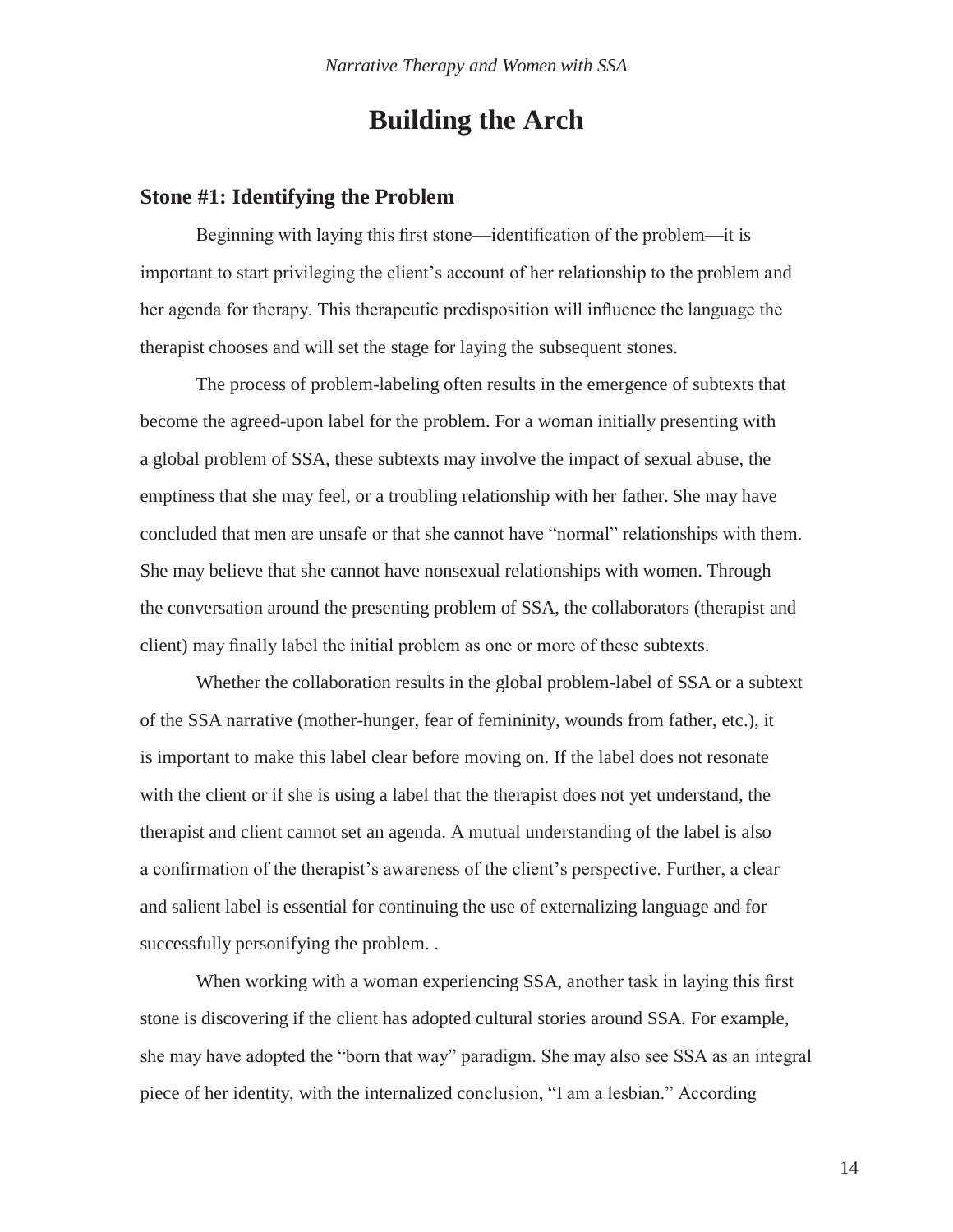to narrative philosophy, we are prone to rewrite our own history so that it becomes congruent with our current reality. She may have done this, and the resulting theme of her story may read, "I have always been sexually attracted to women." Additionally, she may have created an identity deeply informed by her relationship with the gay community. A narrative therapist will keep in mind that the deconstruction of the problematic personal narrative may involve the deconstruction of the dominant cultural narrative.

# **Stone #2: Discovering the Client's Agenda**

Discovering the agenda of the client should naturally progress from laying the first stone. The agenda often begins to take shape during the first step, but it needs further honing and should be firmly set in place during this phase. When laying this second stone, it is important to continue to use externalizing language, insisting that the problem is the problem. During this phase, the therapist discovers more about the client's relationship with the problem.

White (1991) provided a categorization of two types of questions that may be used for the process of clarifying the client's agenda: landscape-of-action questions and landscape-of-consciousness questions. Landscape-of-action questions direct the individual toward revealing preferred events in her life. They ask, "What does she want to be doing differently?" Landscape-of-consciousness questions focus on preferred beliefs and values that are lived out through the woman's actions. They may ask, "What does she want to be feeling or believing?" Examination of the relationship between preferred actions and preferred beliefs may further reveal the source of distress that the client is experiencing. Establishing congruence between actions and values may be the sole agenda of a woman experiencing SSA.

Some examples of the final agendas for women that I have worked with are diminishing SSA, resolving the incongruence between her values and her actions or desires (often resulting in a heterosexual orientation and identity), a wish to pursue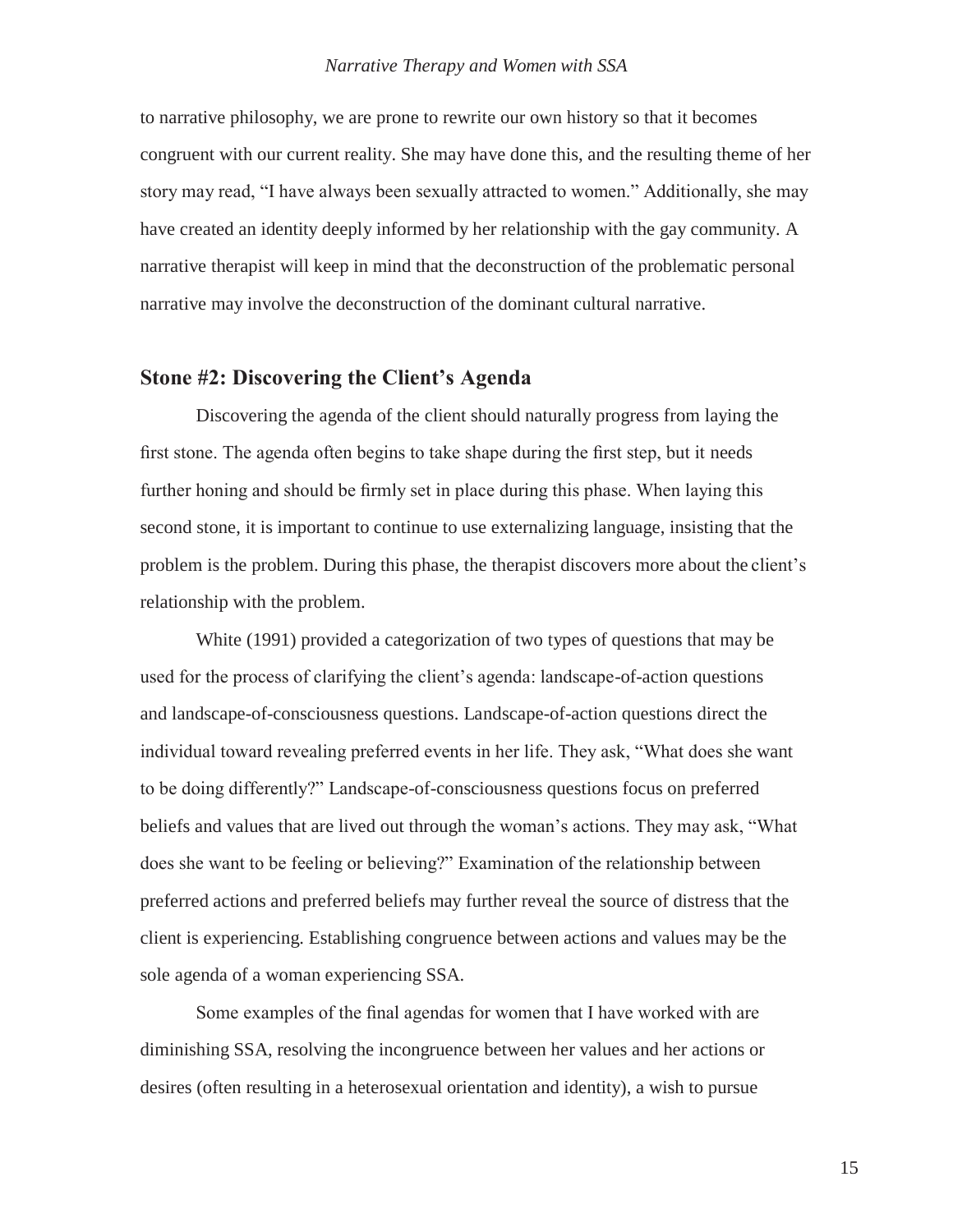celibacy, or even acceptance of SSA. It is possible that a more nuanced agenda will emerge from the conversation with the client. Perhaps the agenda is specifically about dealing with sexual abuse or a problematic relationship. The client may have complex goals, but the goals need to be simplified into a workable agenda.

Laying stone #2 may be an iterative process with establishing stone #1. As the agenda becomes clear, the problem definition may shift. During the construction of the agenda, the problem may be further deconstructed, revealing a different view of the problem. In this process it is important to keep the problem label externalized, and the agenda feasible. The collaborators are only ready for the next stone when the client's agenda is clear and necessary adjustments have been made to the first stone.

### **Stone #3: Personification**

Personification is a hallmark of narrative therapy (Durrant & Kowalski, 1990; O'Hanlon, 1994; White & Epston, 1990). The process of personification of the problem began earlier in the arch construction with the use of externalizing language, and it continues in this stage with the primary focus on extricating the client from a shallow, limiting, or unhelpful story. The label of the problem established in the laying of the first stone will often be the metaphor used in personification. For example, if the complaint is SSA, the discussion will involve talking about SSA as if it holds a personality and a mind of its own. Personification of the problem reinforces the perception of the problem—not the client—as the problem.

A key to using metaphors in the process of personification is to avoid language that implies causation. The problem does not cause clients to think, feel, or behave—it only influences, coerces, convinces, tricks, and so on. Personal agency in relationship to SSA, gender identity, and sexual orientation is further enforced through the avoidance of deterministic language and a preference for language that allows hope and autonomy. Personification is a transitional step between stone #2, determining the agenda, and stone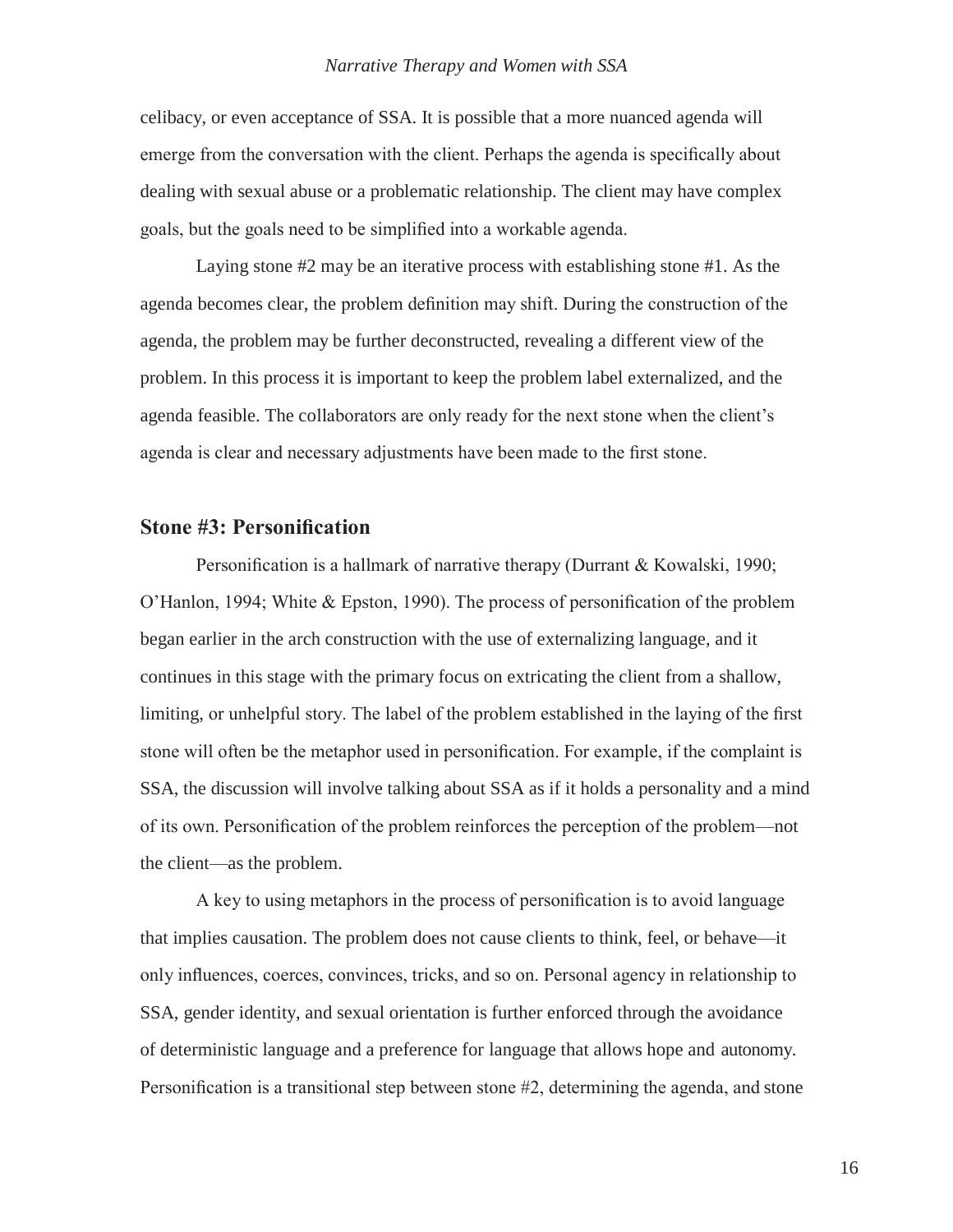#4, discovering the influence of the problem. Clear personification and externalization of the problem reduces the risk that the client will fear that she is losing a piece of herself rather than an unwanted visitor.

#### **Stone #4: Discovering the Impact of the Problem**

In the discovery of the impact of the problem, the therapist uses the label identified in the first step to ask questions about how the problem has influenced, coerced, haunted, tricked, or otherwise impacted the client. Landscape-of-action and landscape-of-consciousness questions (White, 1991) should be used in this phase as in the earlier process of discovering the agenda. For the same-sex-attracted woman, perhaps the problem has been labeled as ambivalence in regard to SSA. In that case, the therapist will want to ask questions like, "How long has Ambivalence been in yourlife?" "How has Ambivalence kept you from living fully, isolated you from others, maybe even isolated you from God?" "What are the lies that Ambivalence tells you?" "What does Ambivalence tell you about your relationship with God?" "How has Ambivalence wedged its way between you and your family?" "How has Ambivalence limited your choices?" The goal is for the client to continue to externalize the problem, recognize the *problem* as the problem, and further deconstruct the limiting narrative.

Laying stone #4 fosters a view of the problem as external to the client, sees the problem as having ill intent, and should ultimately incite a renewed desire to battle the problem. This desire to battle against the personified problem will allow the conversation to move to laying the next stone. Without the motivation that comes out of seeing the oppressive intentions of the problem—the limitations on the choices and identity of the client—the next stone will not fit with the previous ones. Waiting for evidence that the client sees the problem as separate from her identity and an indication that she is ready to do battle with the problem will facilitate a smooth fit with the next stone.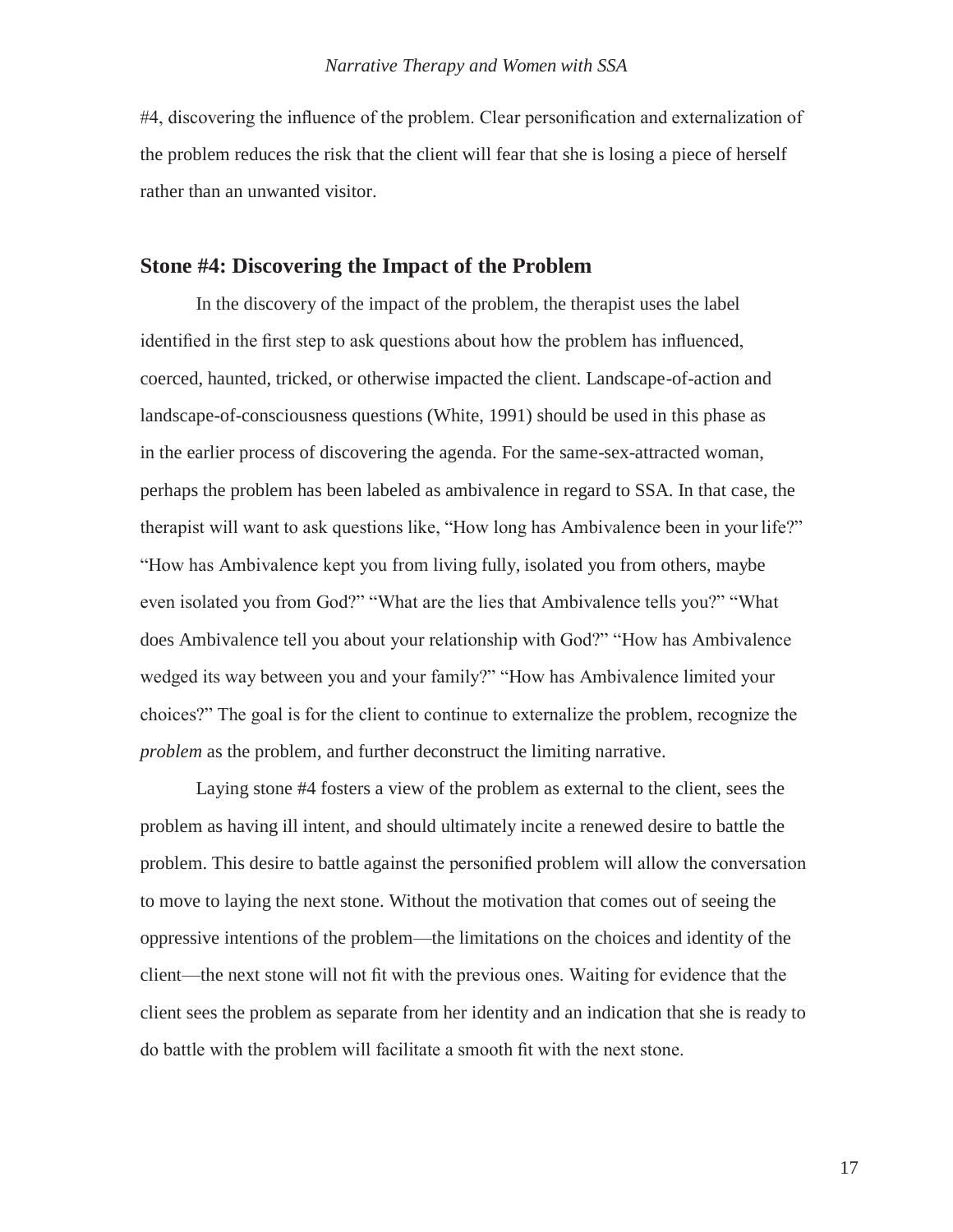# **Stone #5: Exception-Seeking: Discovering Unique Outcomes**

Laying stone #5 is the pivotal point in the therapeutic process as it moves from deconstructing the old story to constructing a new story (Durrant & Kowalski, 1994). Prior to laying this stone, the problem has been identified, externalized, and personified. The negative influences of the problem have been documented, and now the therapist and client are ready to find exceptions to the problem. Reclaiming the lost story—wherein the preferred identity lives—is the goal of exception-seeking.

It may be important to pause here to clarify different ways of conceptualizing the "new" story. Since exception-seeking is about finding a history of exceptions to the problem, it presupposes that the new story isn't really new at all, just lost. The alternative, parallel story has been hidden, and "events in the shadows should be reverenced" (White, personal communication, October 11, 1996). The very idea that there are exceptions to the dominant story reveals a core supposition of the narrative theory, that "stability is an illusion" (M. White, personal communication, October 11, 1996). The only thing that we can count on is change (S. de Shazer, personal communication, October 11, 1996).

This process of exception-seeking can be challenging. It is natural for individuals to notice the tyranny of the presenting problem. It gets their attention as it blocks them from experiencing a life of freedom and from experiencing themselves and others deeply. On the other hand, it is very difficult to pay attention to the exceptions to the problem. The insistence of a collaborator becomes crucial during this process. Questions should be crafted to point the client toward times when the problem was not a problem. For example, the therapist might ask, "Tell me about a time when you expected to get in your way, but it didn't." "Tell me about a time when things were going a little better. What was different then?" "Has ever taken a vacation? When have you felt free from its tyranny for even a brief period of time?" "What's the longest time that you've stood up to **?"** In his discussion about narrative therapy (specifically applied to problems of sexual identity), Yarhouse (2008) offers this question: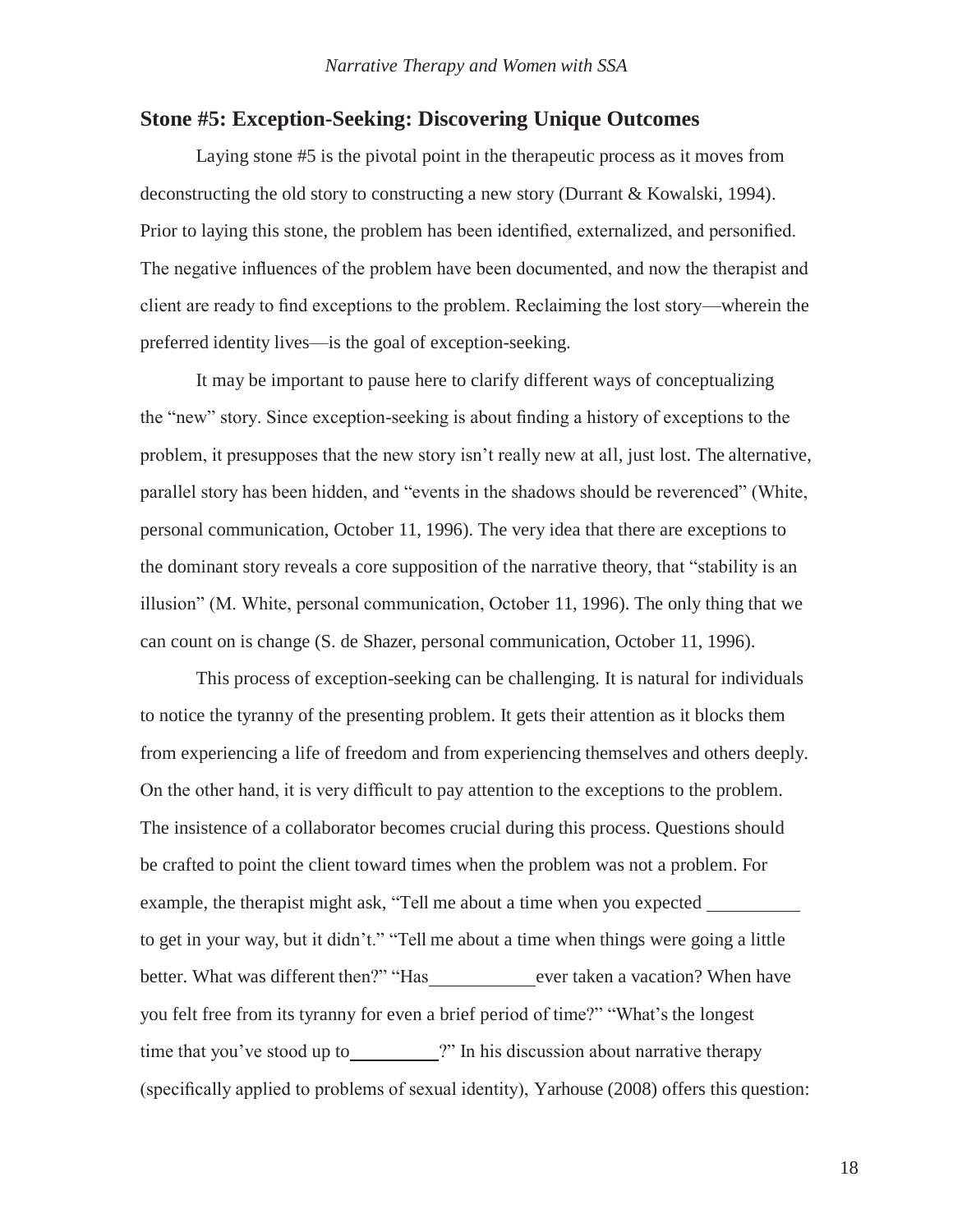"In what ways are you understanding your sexual identity differently than when you first thought of yourself?" (p. 206) The process of discovery of unique outcomes allows the reclaimed parallel story to emerge.

Since stories are created in community, it may be helpful to ask the client what others may have observed as she seemed to stand up to the problem. The client may choose to ask this question of significant others in her life in order to invite them as coauthors of this reclaimed story. During this time, the collaborators want to underscore, in particular, the times that the client's agenda is supported. Yarhouse (2008) identifies these moments as "identity-congruent actions and attributions" (p. 207). The next stone, stone #6, can be fitted recursively with stone #5 as the exceptions are identified. Highlighting personal agency in the reclaimed story reinforces the reclaimed identity.

# **Stone #6: Finding Personal Agency in the Exceptions**

Since the client has now identified the exceptions, it is critical in this next phase to seek evidence of her personal agency in producing these exceptions (Durrant & Kowalski, 1990). This process will function to further diminish the influence of the old, dominant story in which the client is powerless. The therapist might ask, "How did you manage to maintain this part of your identity in spite of the Ambivalence?" "What made you decide to pursue your interests in spite of Fear?" "How did you stand up to Lesbianism's stereotypes about you?" The therapist wants to know how the client did it and what this tells her about herself (Durrant & Kowalski, 1990). Questions are constructed to take the experiences out of the category of random events so the client can see them as choices she has made from the position of this recovered identity.

Epston's therapeutic letters (White & Epston, 1990) may be introduced here, although they could be used throughout the therapeutic process to document the new story. In short, therapeutic letters are the therapist's reflections and observations of the conversations with the client, written in a letter form, to the client. These letters serve to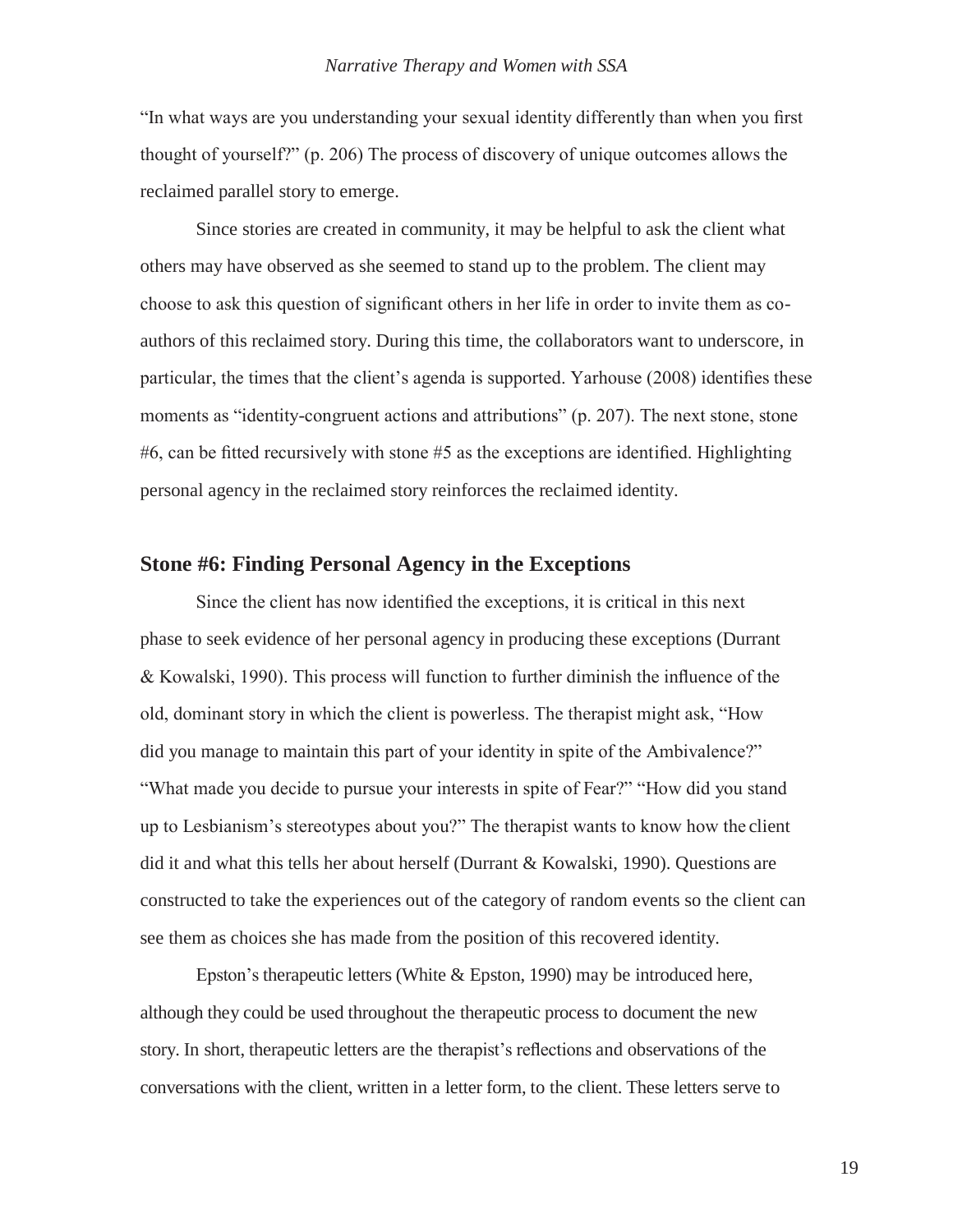punctuate this important part of the client's story now that she has identified a series of exceptions to the problem. These letters seek to highlight the personal agency of the client and capitalize on the personification of the problem. The use of direct quotes or summaries of what the client has communicated is often part of the letter. Inclusion of clientconstructed metaphors is especially powerful. My experience has been that the client's own words serve as particularly effective agents of healing as they are reflected in the letters.

The therapeutic letter will often set the agenda for the next session, and it may be sent to the client with that in mind. Letters may also be read at the beginning of the next session as a way of connecting the conversation from one session to the next. On a practical note, the letter may also serve as a progress note for the client file. A rich resource of examples of therapeutic letters can be found in White and Epston's *Narrative Means to Therapeutic Ends* (1990), and a quickly accessible source of examples is found on Epston's website: *[http://www.narrativeapproaches.com/antianorexia%20folder/anti\\_](http://www.narrativeapproaches.com/antianorexia%20folder/anti_) anorexia\_index.htm* (n.d.).

### **Stone #7 The Keystone: Celebrating a New Story/Identity**

The seventh stone in the arch is the keystone, which is the apex of the arch. The keystone of an arch is often embellished—and it is fitting for the final metaphorical stone of this process to look special, because it *is* special. Stone #7 functions as the support for the six stones that were previously laid. Once the keystone is set in place, the supporting structure can be removed, and the arch becomes self-supporting (Lusted, 2009). During this phase the therapist asks questions that solidify the identity that has been pulled out of the clutches of the problem. These questions move the client into recovering a complex, rich history of her identity. The therapist encourages the client to reach back and find historical evidence of this new view of herself and to invite others to testify to her recovered story. It is important to be aware that the witnesses to the client's life have often been just as duped as the client in believing the limiting story. The selection of friends and family who will support the reclaimed story is essential.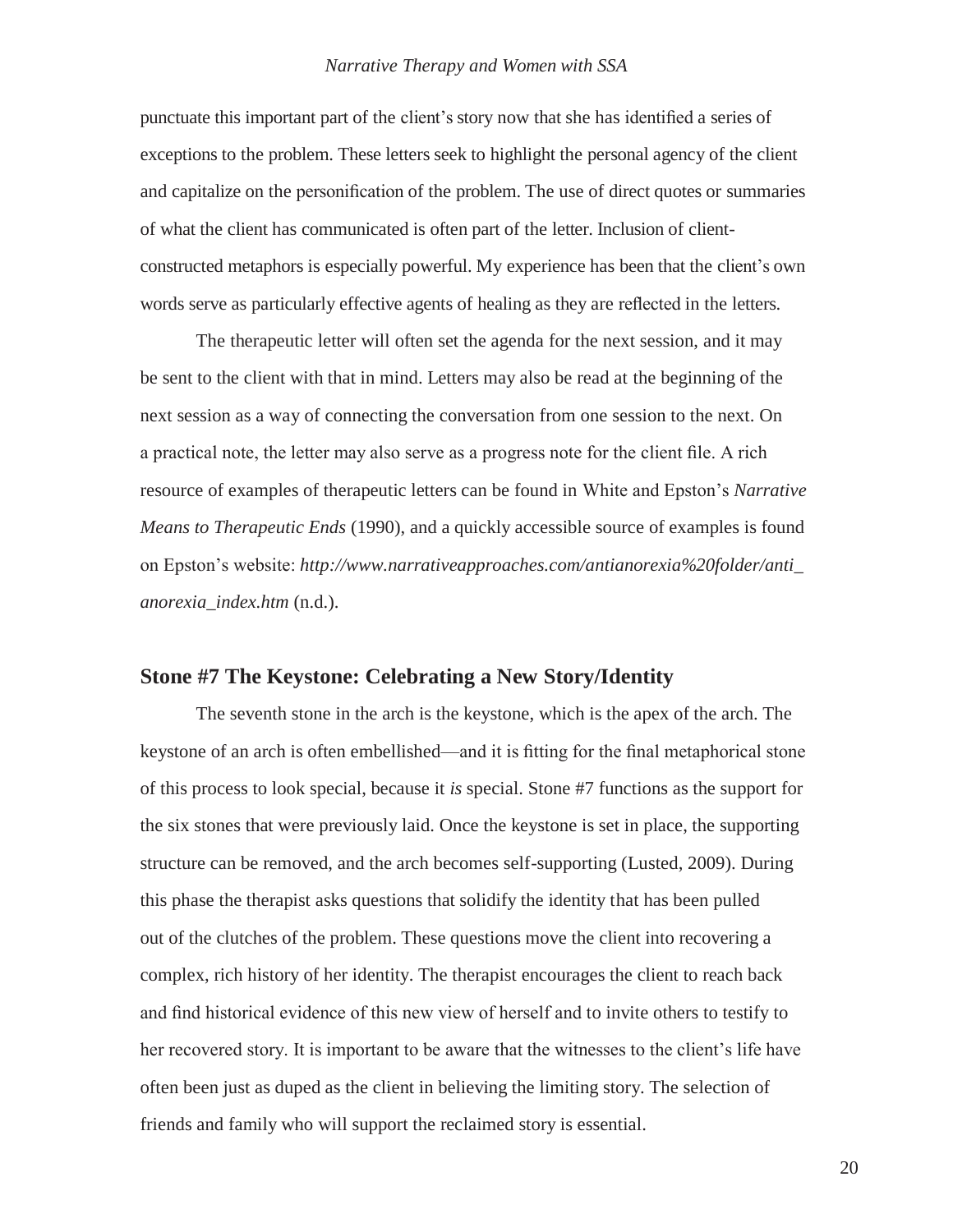Another task of this phase is looking to the future and considering how it may be different in light of the recovered story. A question might be, "In light of your ability to stand up to Fear of Femininity, what might be different about your future?" A questionfor her family might be, "What do you think your daughter's life will be like now that Fear of Femininity is not pushing her around?" Just as the cocreation of the old problematic narrative influenced her story, the cocreation of the reconstructed narrative gives it power. It is not enough for the client and the therapist to have knowledge of this new story; the client must also have an audience. My typical experience has been that this audience has emerged over the course of the therapy and has been celebrating and enjoying the emerging story of the client all along. Nevertheless, this is an important element of keeping the arch together for the long haul. The client's audience may be invited to a session for a celebration, or the client may want to plan a party at home to celebrate with her family and friends.

This is a good place to include another of Epston's contributions to the narrative approach. Near the end of therapy, the client may be invited to co-construct a certificate that celebrates and acknowledges her accomplishments. In addition to serving as a celebratory tool, this process further emphasizes the personal agency in claiming the recovered story. These certificates will typically use the metaphor that was established during the laying of the first stone, emphasizing the client's victory. As an example, the certificate might read, "This is to certify that Jasmine has been victorious over Fear of Femininity (FOF) and all the lies and shame that FOF contains. This will serve as a reminder to Jasmine, and all those who love her, that her identity is no longer controlled by FOF." One of the best resources for this tool can be found in *Narrative Means to Therapeutic Ends* (White & Epston, 1990).

As in the previous arch construction, the keystone is dropped in place only after evidence of the new or recovered story has clearly emerged. An earlier attempt to obtain historical evidence of the reclaimed story might at worst threaten the client's identity, and at best it might frustrate her as she is unable to see the evidence. It is at this point that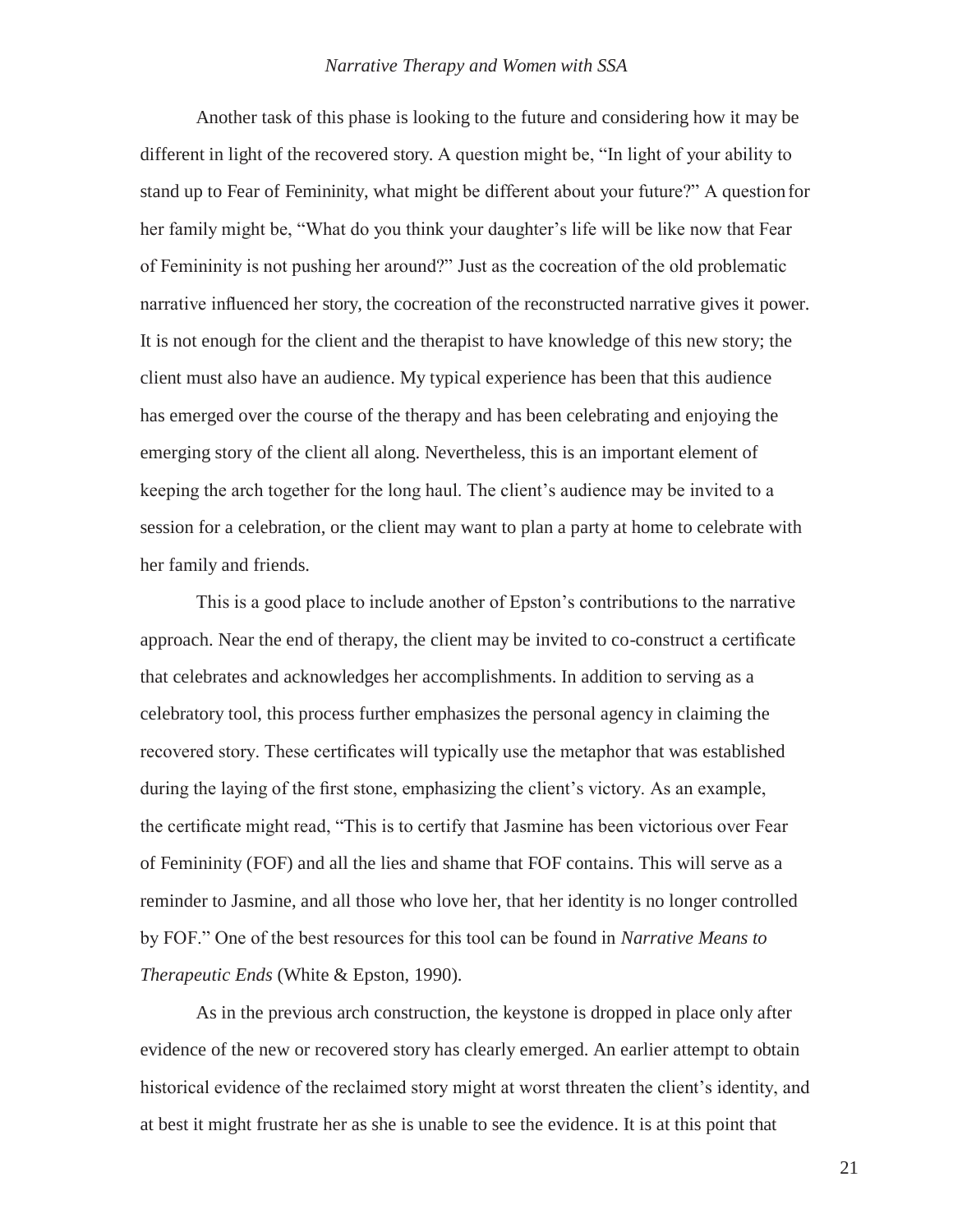the "history of the alternative present has become more deeply rooted than the problem story" (M. White, personal communication, October 11, 1996).

# **The Therapist's Narrative**

My work using narrative therapy has involved collaborating with clients to claim lost stories of power and hope in the midst of their dominant stories of defeat and hopelessness. From the foundation to the final keystone, the construction of the arch requires patient, insistent deconstruction of taken-for-granted discourses and the reclamation of forgotten stories hidden in the shadows. The arch is finally held together with this recovered story that reaches back to the past and extends forward into the future with a discourse that is identity-congruent. While we have taken the arch supports off with the laying of the keystone, the arch will need community to maintain the story, to tell the story, and to retell the story.

The tradition of narrative therapy requires rethinking standards of practice, terms, and worldviews, including psychological paradigms. This work has been for me as much about liberating myself from limiting practice narratives as it has been about collaborating with clients as they free themselves from the dominant discourses about SSA. This challenge is ongoing as I continue to be pressured by dominant understandings that the therapist owns the privileged discourse.